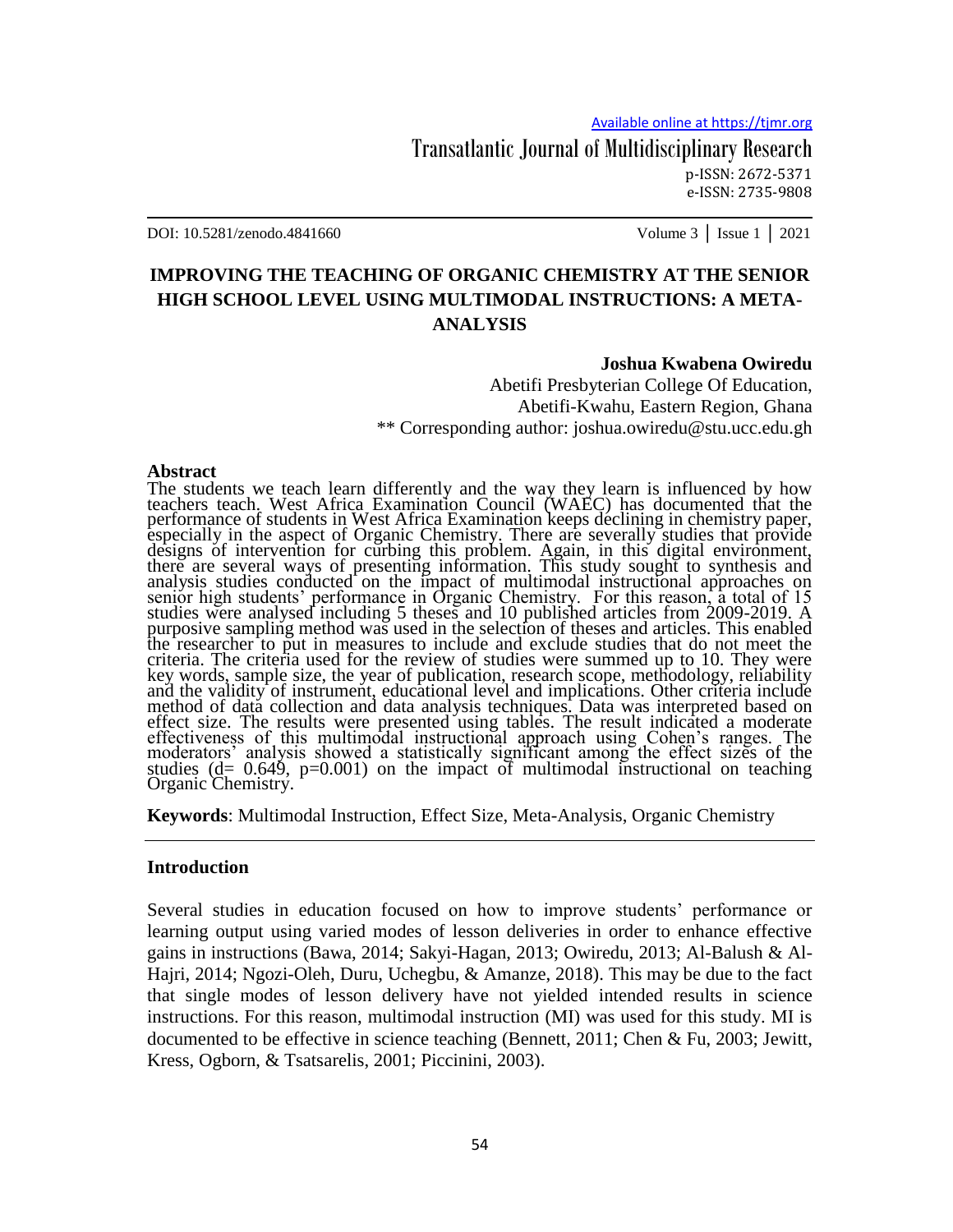# Available online at https://tjmr.org Transatlantic Journal of Multidisciplinary Research p-ISSN: 2672-5371 e-ISSN: 2735-9808

Despite the benefits facilitators and students derive from multimodal instructions, several researchers have come out with different results emerging from the same study in the same area addressing the same question (Riding  $\&$  Rayner, 2012). Felder and Brent (2005) averred that factors such as period, technology level used by researchers and the academic environment pertaining around the settings, could create such results. They further stressed that it could be caused by increased knowledge in recent times.

Recently, several studies have been done in the area of multimodal instructions for learners at different stages of the academic ladder. However, for this study, the attention was at the senior high level. Multimodal Instructional (MI) approaches of teaching refer to the combination of several modes of instruction during lesson delivery within the same concept, context or topic and presenting them to learners as a whole (Vaughan & Bruce, 2008). The purpose MI is to enhance learners' understanding of concepts. Students appear to respond to information differently (Fleming, 1997). Student learning may be classified according to the sensory modalities by which one prefers to take in information. According to Fleming (1997), these sensory modalities are classified into four modes which are visual, aural, read or write mode and finally Kinesthetic. These four modes of instruction have been abbreviated as VARK (Fleming, 1997). The video includes animations and simulations while the audio includes audio recordings, talking or discussions. The read or write mode deals with searching for information through reading and then documenting the information through writing. The final mode which is kinesthetic, deals with hand-on activities or practical work.

### **Theoretical Framework**

All these modes of instructions align themselves with constructivism, situated cognition and cognitive flexible theory.

## **Constructivism**

This is a theory that posits that learners must be guided to discover knowledge by themselves. This theory explains that learners create their own knowledge based on interactions with their environment and people (Woolfolk, 2016). Palincsar explains that constructivism holds the idea that individual learners acquire new cognitive structures when they are provided with an opportunity that would require of them interpretation of a particular situation (Palincsar, 1998).

## **Situated Cognition**

The second theoretical framework of this study is situated cognition. Gee explains that knowing cannot be separated from doing (Gee, 2005). He further argued that all knowledge can be traced to activities that are culturally, socially and physically bound in contexts. Cognition and Technology Group at Vanderbilt (CTGV) hypothesized that teaching must be anchored by children's personal experience. This kind of experiences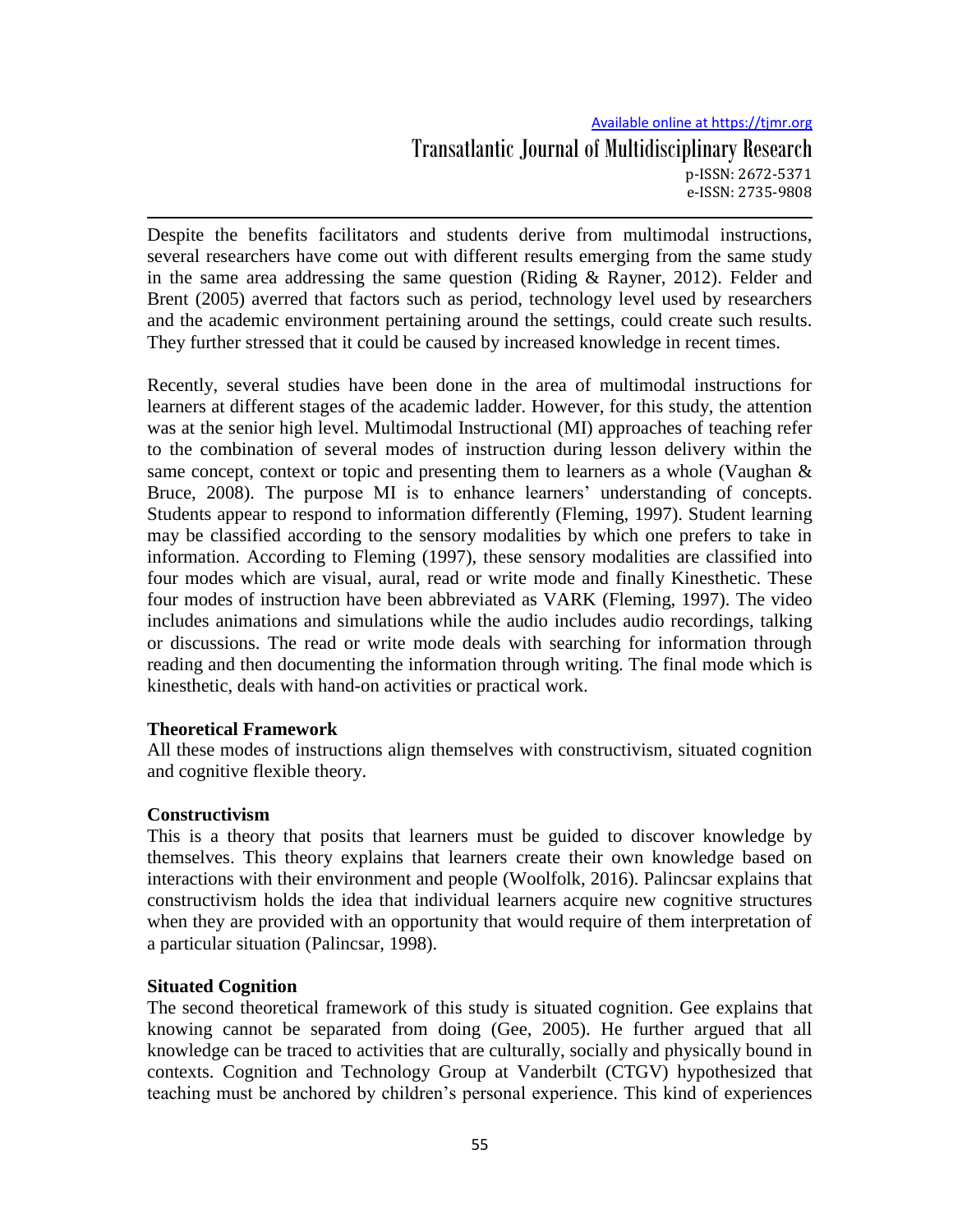results in acquiring 'inert knowledge' (CTGV, 1990, p. 2). This is a kind of knowledge that is based on the situation.

# **Cognitive Flexibility**

The final theoretical framework is known as learning as representation (Cowan  $\&$ Albers, 2006). The theory of representation can also be classified as cognitive flexibility theory. This theory explains that concepts become very easy for assimilation and accommodation by learners when these concepts are represented in different forms (Keegan, 1990). Keegan averred that the perspectives of representation must be compatible with one another in that they should link up with each other in terms of science theories and subject that need to be taught honestly.

The reason for this study is to synthesis and analysis the effect sizes of several studies addressing the impact of multimodal instruction on students' performance in Organic Chemistry. This was also the main question that guided the study.

## **Empirical Framework of the Study**

A search in science literature shows that several studies have been conducted on multimodal learning. In a study carried out with a sample of students who were undergraduate, offering various programmes at the University of Southern Queensland (USQ) by Sankey, Birch, and Gardiner (2010) it was found that only four out of the sixty participants preferred to be instructed using aural mode. The majority of the students appreciated multimodal instructional approaches. The authors connected students' results received to the performance before and after the intervention. The quantitative results clearly indicated that learners perceived that learning concepts with additional representations of content, assisted their understanding, comprehension and their ability to remember content studied. The additional representations also made content more interesting and enjoyable to them. The study revealed that students articulated a strong preference for a combination of several modes of instruction of learning resources and options than a single mode of instruction. It is an indication of their interest. Interest also produces results. The authors further explained that the importance of improving learners' progression and retention should be done by engendering the joy of learning. Learning that is made enjoyable results in permanent change of behaviour of learners. Instructors should be motivated to continue to search for other multimodal instructions.

To understand further, the interaction learners engaged in with their learning preferences should be capitalized upon in our classrooms. This phenomenon should be worked at. Mayer (2005) stressed the benefits of using as many modes as possible in the teaching process. Mayer conducted an experiment that exemplifies this study. The study involved three groups of learners. The first group received information delivered through the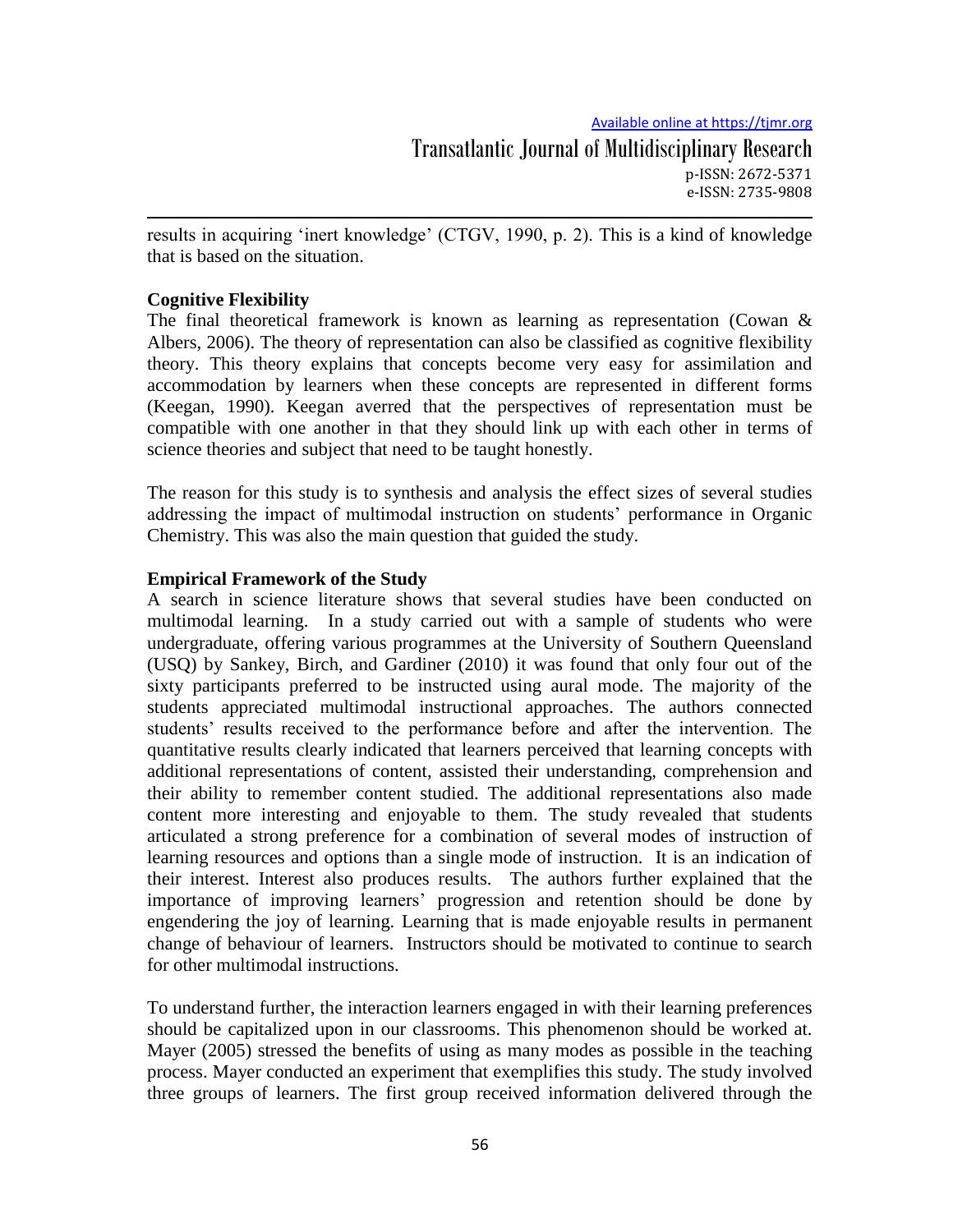# Available online at https://tjmr.org Transatlantic Journal of Multidisciplinary Research p-ISSN: 2672-5371 e-ISSN: 2735-9808

sense of hearing. The second group received the same information through the sense of sight, and the last group, the same information that was given using a combination of sense of hearing and sight. The results confirmed that multimodal group did better than the single group. According to Mayer (2005), the students who were taught with different modes had better understanding and more accurate retention and had better perspective, which lasted longer. He further indicated that the advantages were not just confined to a combination of the two senses. There are a number of studies of that are consistent with Mayer's study, which stated that when students manipulate learning materials combined with visual representation, it makes these students become 30% better than those who were instructed in a single mode (Mayer, 2005; Owiredu, 2013; Chen & Fu, 2003). It was found that there was a difference in performance between the experimental and control groups. The students in the experimental group performed better in post-test than the control group in Mayer's experiment.

There is a paradigm shift in instructions whose foundation explains why multimodal instructions are effective and accurate in capturing the students 'attention. According to Mayer (2005), in East African homes, formal educators saw the need to present the world to their young learners using a multisensory view. The approach multimodal instruction is what is being champion by researchers that it prevails in the classroom. The more the learning environment is augmented, the more multiple modes the better the environment becomes relevant. However, the revise is also true; learning is less attractive in a single mode paradigm (Mayer, 2005).

From this literature reviewed, research has been done into how to instruct effectively using multimodal approaches. However, none of this research has investigated the effectiveness of the Multimodal Instructional approaches in teaching Organic Chemistry.

# **METHODOLOGY**

## **Research Design**

The study is meta-analysis conducted on a quantitative study. This design combines several primary studies of multimodal instructional approaches and then analysis the analysis of these studies. Cohen, Manion and Morrison termed it as analysis of analysis (Cohen, Manion, & Morrison, 2007).

## **Data collection**

The study searched for data through journals, unpublished thesis and dissertations. Data from secondary sources were collected from 2009-2019. The reason for selecting data from 2009 was that there were a few studies that had been done in the area of multimodal instruction prior to that year. Data was collected also collected up to 2019 because in this year, 2020, the world is hit with a very deadly virus called Covid-19 Virus that has made primary data difficult to be collected to be used for meta-analysis.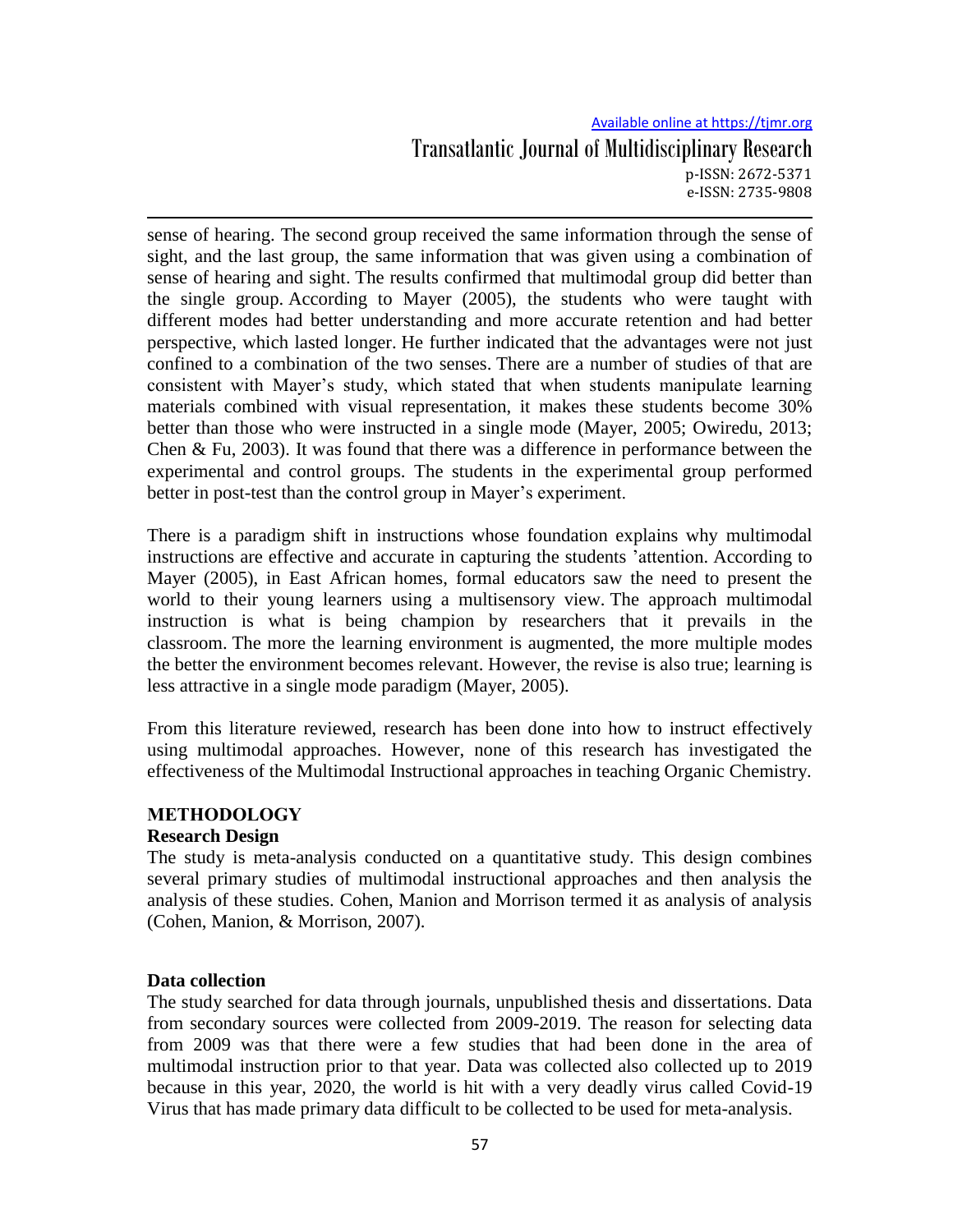In order to collect data for this study for meta-analysis, key words such as multimodal instruction, animations, Organic Chemistry and science education were used to search the University of Cape Coast (UCC) Library database, Google Scholar, Google, ERIC database, unpublished thesis and dissertation. Other areas that were searched included journal papers from UCC, UEW (University of Education, Winneba) and in international journals. In all 30 articles were found. The full texts of 5 articles were not accessible to certain institutions outside their boundaries. Among the 25 articles that were found, 10 of them were from unpublished theses and dissertations. 10 of them were not having data that can be analysed. The study took early three months in data collections. In all these studies, 15 of them did not meet all the criteria.

## **Detailed Analysis of Inclusion criteria**

- a. The materials that were used for the meta-analysis should a published article of master's thesis or dissertation.
- b. It must be in the area of Organic Chemistry.
- c. It must be at the senior high level
- d. The design of the study must be true or quasi experimental
- e. The study must consider one dependent variable, which is students' outcome or performance.
- f. The mean, standard deviations must be stated in the finding of this study.
- g. The research instrument must be validated by seasoned lecturers or expert in the field of study.
- h. The reliability coefficient of these assessment tools must fall with the accepted range of greater than 0.7.
- i. For the multimodal instruction was selected as the mode and its impact on performance

### **Data coding**

Coding of data was so significant in meta-analysis that the researcher decided to use three columns. The first part contains the study name. The second part consists of experimental work and the final Column comprises the effect size of each study. The researcher entered the coding by himself.

### **Data analysis**

Studies that met the set criteria were coded into the Comprehensive Meta-Analysis (CMA) software programme (Hunter & Schmidt, 2004). The basic measurement used for meta-analysis conducted in quantitative studies is effect size. For this reason, the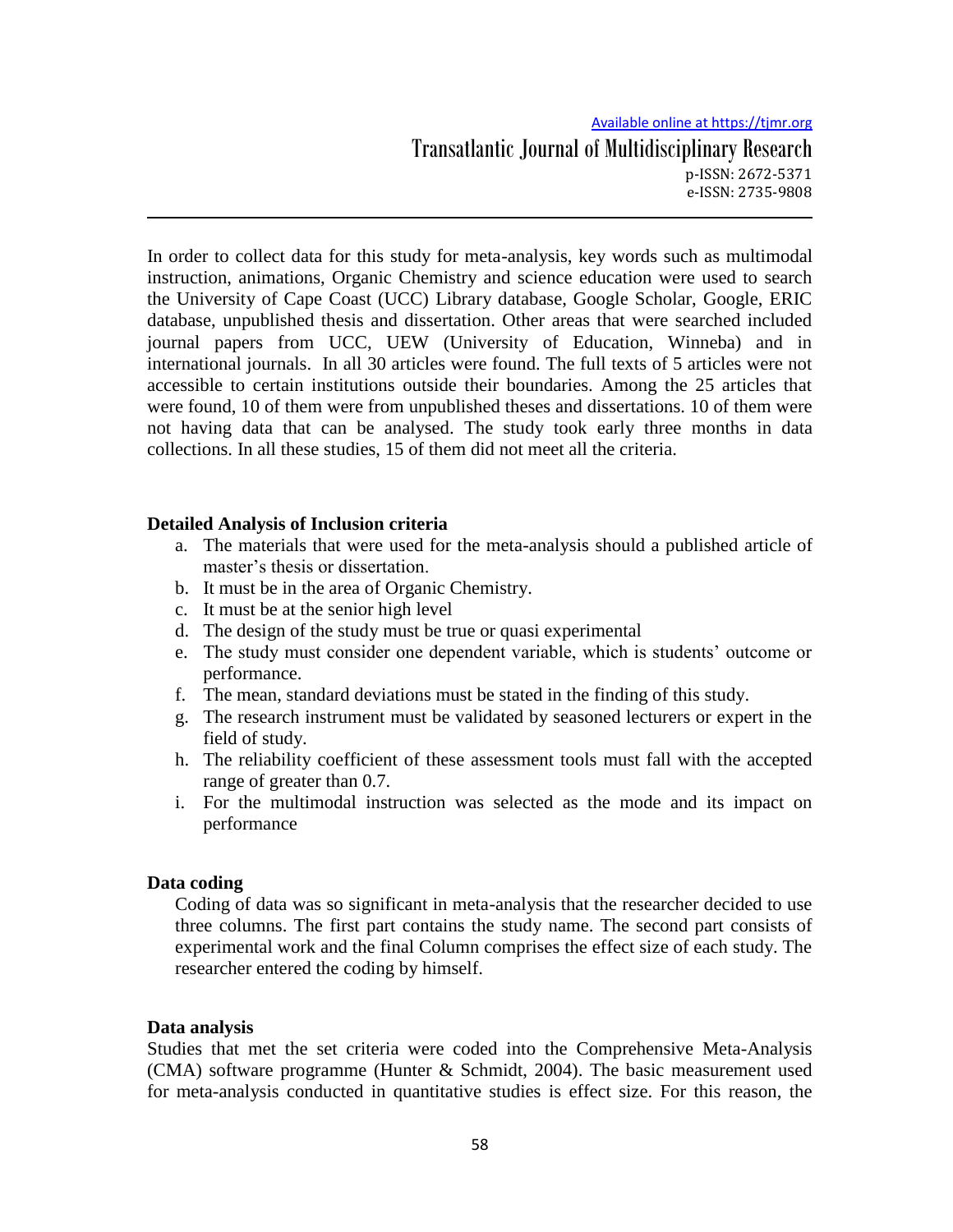effect sizes of 15 studies were analysed. Cohen (1988) classified the effect size in ranges. The ranges were  $(0-0.2)$ ,  $(0.21-0.5)$ ,  $(0.51-1.0)$  and greater than 1. Cohen gave the meaning to these ranges as weak, small, moderate and strong respectively. The random effect model was used for data analysis. This was preferred to the fixed effect model for analysis because the effect sizes of the studies identified were varied.

### **Results of the Study**

To be able to present the result of this study using meta- analysis, the effect size of all the studies were computed using Comprehensive Meta-Analysis (CMA) software. The summarized findings were presented in Table 1.

Table 1: The summarized effect sizes of the fixed and random effect sizes of all the studies.

| Model      | <b>Standard</b><br>mean<br>difference | SD.           | Homogeneity<br>level (Q) | 7            | Standard<br>error | $\mathbf{T}^2$ | Lowest<br>mean<br>difference | <b>Highest</b><br>mean<br>difference |
|------------|---------------------------------------|---------------|--------------------------|--------------|-------------------|----------------|------------------------------|--------------------------------------|
| <b>FEM</b> | 0.739                                 | 0.1386 77.089 |                          | 14.066 0.053 |                   | 81.839         | 0.636                        | 0.842                                |
| <b>REM</b> | 0.649                                 |               |                          | 4.741        | 0.137             |                | 0.380                        | 0.917                                |

The average effect size of the fixed effect model (FEM) size recorded a value of 0.738. This value is considered to be a moderate according to Cohen (1988). Again, the average effect size from the random effect model (REM) was 0.649. This value also falls within range of moderate effect size. The CMA tool helped to calculate the lower and the upper limit of the standard mean difference of various studies and the values were 0.636 and 0.842 respectively for the FEM and 0.380 and 0.917 respectively for 0.917 for the REM. The graph below shows how the effect sizes were distributed.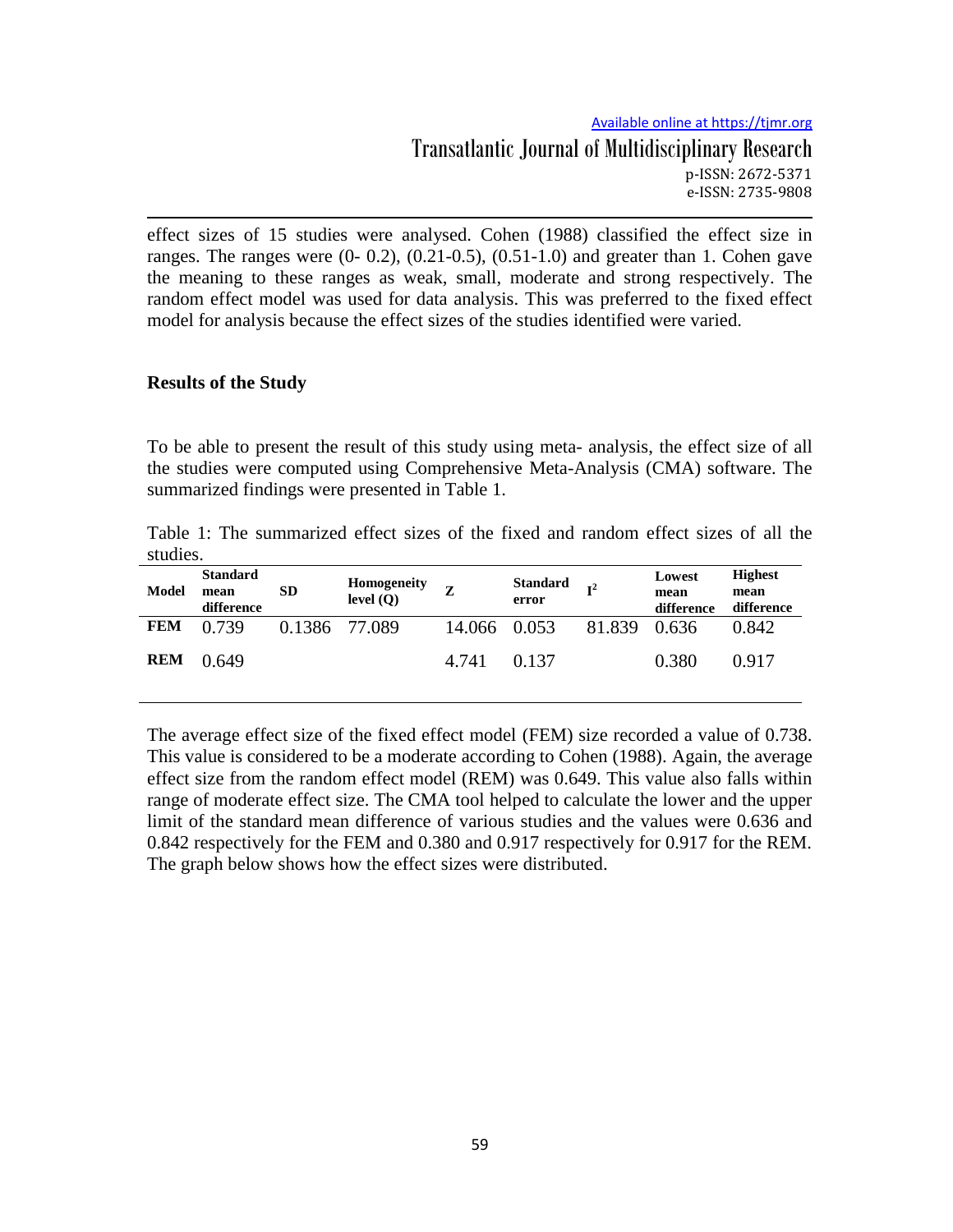# Available online at https://tjmr.org Transatlantic Journal of Multidisciplinary Research p-ISSN: 2672-5371 e-ISSN: 2735-9808



| <b>Meta Analysis</b>                                                                                                                                                                                                                                                        |                                                                                                                                                 |                                                                                                                                              |                                                                                                                                              |                                                                                                                                                             |                                                                                                                                                 |                                                                                                                                                   |                                                                                                                                                         |                             |      |                                    |      |
|-----------------------------------------------------------------------------------------------------------------------------------------------------------------------------------------------------------------------------------------------------------------------------|-------------------------------------------------------------------------------------------------------------------------------------------------|----------------------------------------------------------------------------------------------------------------------------------------------|----------------------------------------------------------------------------------------------------------------------------------------------|-------------------------------------------------------------------------------------------------------------------------------------------------------------|-------------------------------------------------------------------------------------------------------------------------------------------------|---------------------------------------------------------------------------------------------------------------------------------------------------|---------------------------------------------------------------------------------------------------------------------------------------------------------|-----------------------------|------|------------------------------------|------|
| <b>Statistics for each study</b>                                                                                                                                                                                                                                            |                                                                                                                                                 |                                                                                                                                              |                                                                                                                                              |                                                                                                                                                             |                                                                                                                                                 |                                                                                                                                                   |                                                                                                                                                         |                             |      |                                    |      |
| <b>Study name</b>                                                                                                                                                                                                                                                           | Std<br>Difference in<br>means                                                                                                                   | Standard<br>error                                                                                                                            | Variance                                                                                                                                     | limit                                                                                                                                                       | Lower Upper<br>limit                                                                                                                            | Z-Value                                                                                                                                           | p-Value                                                                                                                                                 |                             |      | Std difference in means and 95% CI |      |
| Arokoyu &Obunwo, 2014<br>Ngozi-Olechi, 2018<br>Al-Balushi& Al-Hajri,2014<br>Hansen, 2014<br>Anene, 2013<br>Schilline, 2009<br>Coelho, 2012<br>Obumnenye, 2013<br>Serin, 2011<br>Taliba, 2012<br>Ferreira, 2019<br>Demirbag, 2014<br>Stieff,2011<br>Keles, 2016<br>Bos, 2009 | 0.440<br>0.614<br>0.550<br>0.919<br>0.197<br>1.116<br>1.017<br>1.319<br>0.020<br>1.601<br>$-0.807$<br>0.605<br>0.830<br>0.998<br>0.586<br>0.739 | 0.213<br>0.181<br>0.290<br>0.325<br>0.219<br>0.358<br>0.313<br>0.202<br>0.277<br>0.369<br>0.260<br>0.180<br>0.466<br>0.086<br>0.223<br>0.053 | 0.046<br>0.033<br>0.084<br>0.106<br>0.048<br>0.128<br>0.098<br>0.041<br>0.077<br>0.136<br>0.068<br>0.032<br>0.217<br>0.007<br>0.050<br>0.003 | 0.022<br>0.259<br>$-0.019$<br>0.282<br>$-0.232$<br>0.414<br>0.403<br>0.924<br>$-0.524$<br>0.878<br>$-1.316$<br>0.252<br>$-0.084$<br>0.829<br>0.149<br>0.636 | 0.858<br>0.969<br>1.119<br>1.556<br>0.625<br>1.818<br>1.631<br>1.715<br>0.564<br>2.323<br>$-0.297$<br>0.959<br>1.743<br>1.167<br>1.023<br>0.842 | 2.064<br>3.392<br>1.896<br>2.830<br>0.899<br>3.114<br>3.245<br>6.537<br>0.072<br>4.340<br>$-3.103$<br>3.359<br>1.780<br>11.575<br>2.628<br>14.066 | 0.039<br>0.001<br>0.058<br>0.005<br>0.369<br>0.002<br>0.001<br>0.000<br>0.942<br>0.000<br>0.002<br>0.001<br>0.075<br>0.000<br>0.009<br>0.000<br>$-1.00$ | $-0.50$<br><b>Favours A</b> | 0.00 | 0.50<br><b>Favours B</b>           | 1.00 |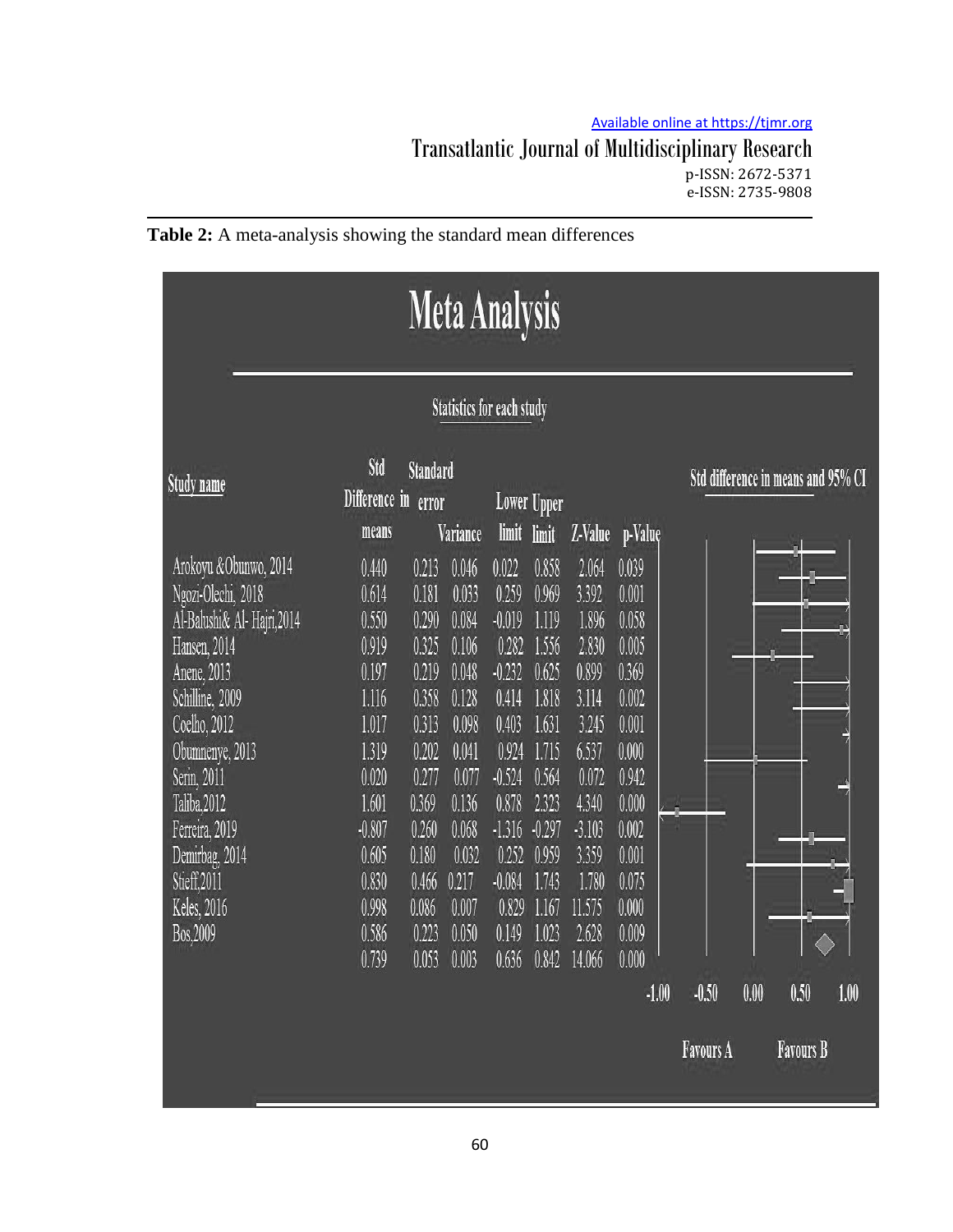Transatlantic Journal of Multidisciplinary Research p-ISSN: 2672-5371 e-ISSN: 2735-9808

Figure 1: The forest plot of the effect sizes of multimodal instruction on teaching and learning of Organic Chemistry

The graph of funnel plot shows how the standard mean differences were distributed in study.

**Figure1:** Funnel plot showing the publication bias.



The Funnel plot was included in the reporting because the researcher wanted to determine the publication biases. Again, the analysis is significant because it shows how various studies deviate from the normal. Studies analysed is seen as symmetrical. This means that most of the effect sizes seemed to be concentrated at a single space as shown in Figure 1. From the funnel plot, it could be concluded that there was no publication bias found among these studies. If there was a bias the funnel plot would have shown asymmetrical range.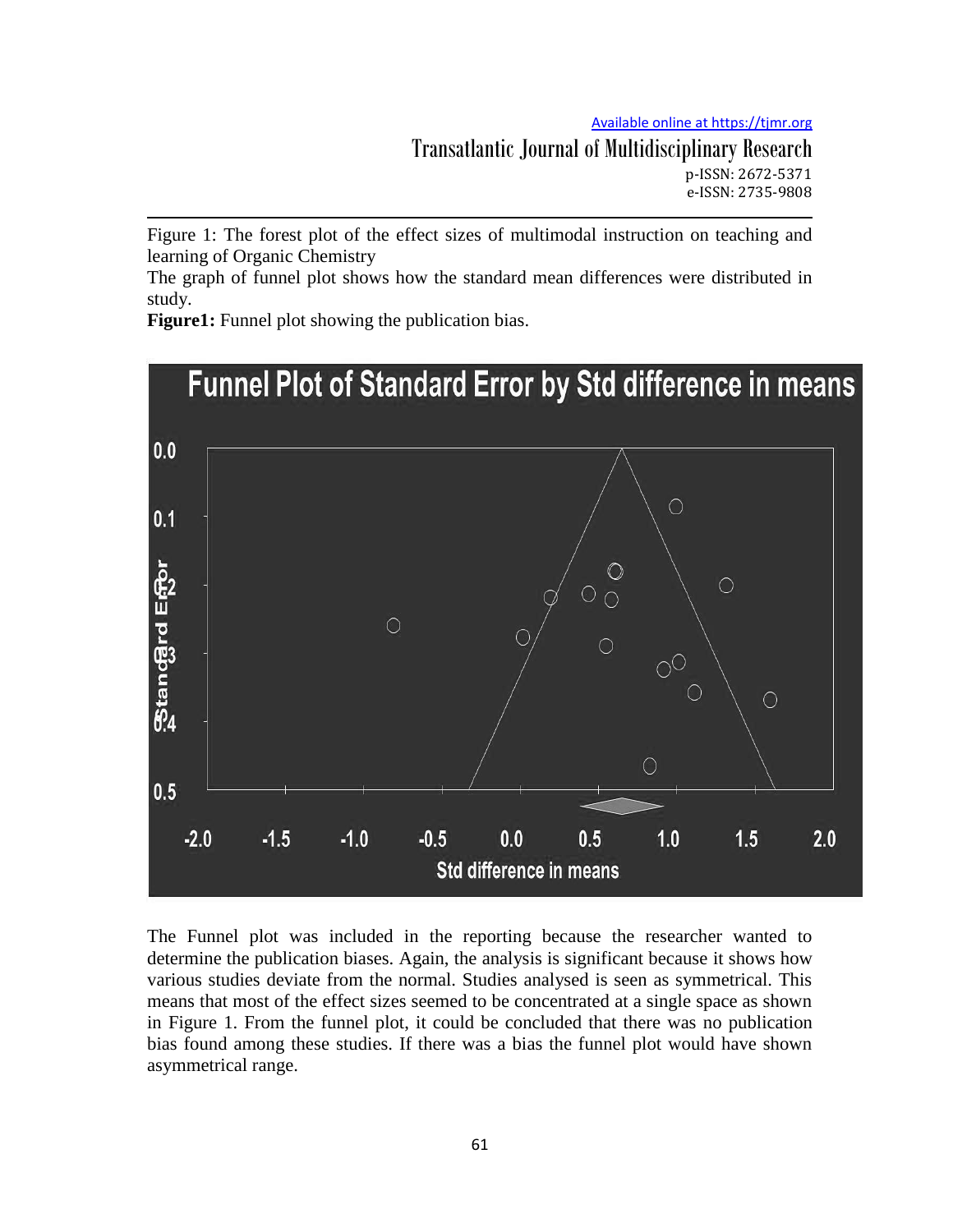## **Discussion**

In this study meta-analysis was used to find the impact of multimodal instruction in the teaching of Organic Chemistry. The basic measurement used for meta-analysis conducted in quantitative studies is effect size. For this reason, the effect sizes of 15 studies were analysed. The effect sizes were heterogeneous as shown in Figure 1. For this reason, the random effect model was used for this particular study and analysis. The researcher analysed 15 studies addressing the same research questions. The studies were experimentally designed where the experimental groups were instructed using multimodal instruction (MI) and the control group instructed using a single mode of instruction. The impact of this MI was ascertained using the effect sizes of summarised studies.

In a similar vein, Ainsworth (2006) revealed that developing understanding of inert knowledge through Multimodal Instructional Approaches (MIAs) goes beyond the traditional mode of instruction. Fadel (2008) also stated that when students engaged in learning that incorporates multimodal designs, on the average; outperform those who learn using aural approach that is appealing to only the sense of hearing.

Again, lessons of this nature where students' sources of stimulus were varied breaks monotony in the lesson and makes class livelier. According to Jewitt, Kress, Ogborn, and Tsatsarelis (2001), multimodal approaches satisfies for a range of students with different learning styles and provided students with an option on how they can access key concept, and therefore may be considered a more inclusive response or stimulates cognition to the needs of learners. These results reaffirm the findings of a study of Russell and McGuigan (2001) that suggest that students need to generate different modes of representations of a concept and recode the representations in various modes. Multimodal Instructional Approaches might have helped them to re-define and make more explicit their understanding of a particular concept. This is because Russell and McGuigan (2001) explained that an engagement of students in lessons effectively enhances students' performance and improves attitudes more than conventional classroom instruction. These results are also congruent with Picciano (2009) who identified the benefits of multimodal designs by saying that it allows students to experience learning in ways that they are more comfortable with and challenges them to experience and learn in other ways as well. According to Russell and McGuigan (2001) and Picciano (2009) Multimodal Instructional approaches allows students to concentrate on the physical meaning of abstract concepts, hence, obtaining an in-depth understanding of the theory. All these attributes of Multimodal Instructional Approaches may have contributed to broader perspective of concepts leading to a high performance. These findings have significant implications on the approach to teaching since they suggest that incorporating varied instruction into Integrated Science courses may be a valuable tool for improving the performance of students.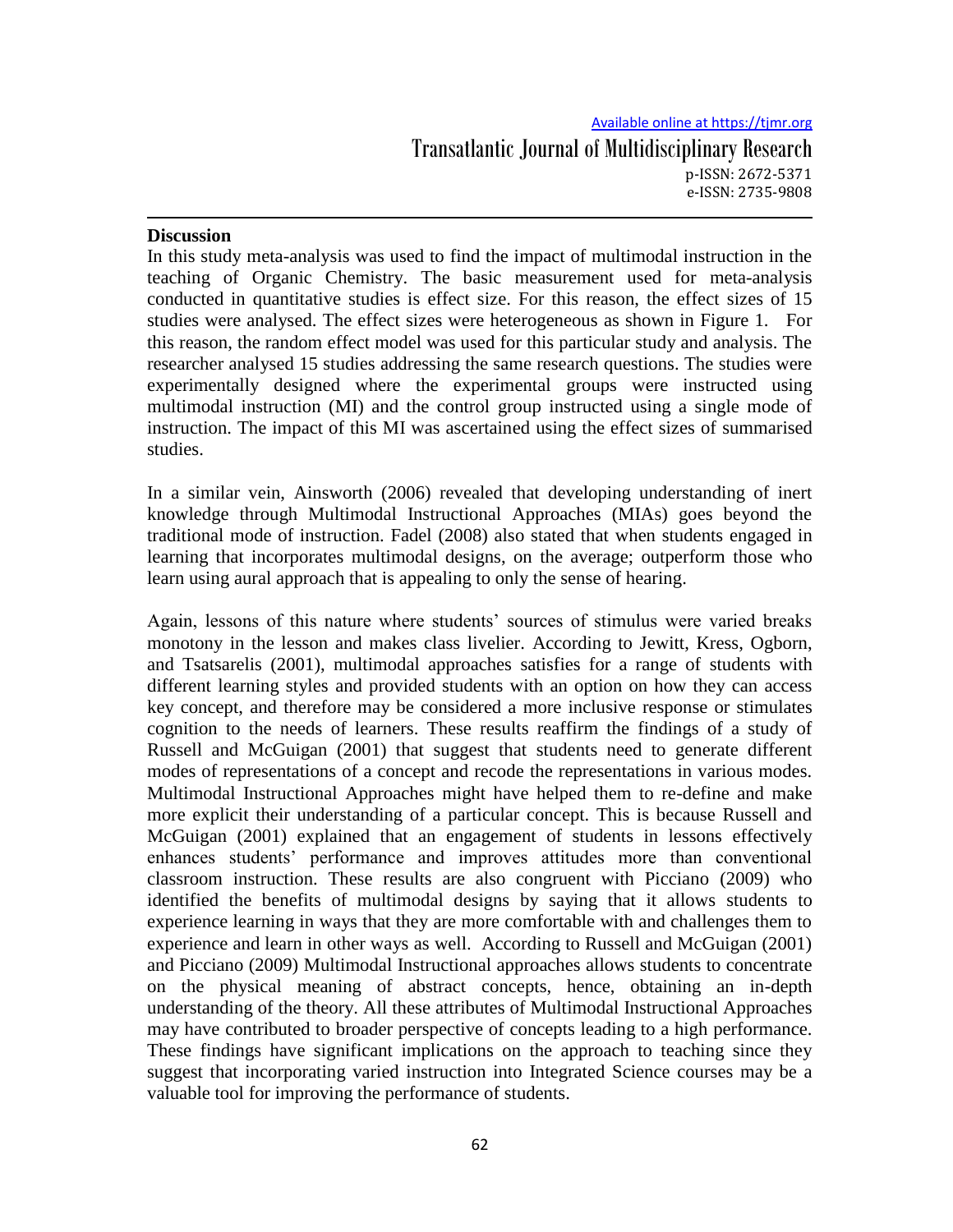Finally, outcomes of this study support current research on maximizing the effectiveness of instructional designed environments by focusing on the need to take into account the individual diversity of learner background knowledge, expectations, preferences, and interpretive skills (Dolin, 2001; Russell & McGuigan, 2001). The procedures that students use in constructing their own multimodal representations, and the developmental pattern of these procedures (DiSessa, 2004), provided insight into design features that could be explored in effective teaching representations.

## **Conclusion**

The significant contribution made in this study was to synthesis 15 studies addressing the same problem and analysing the study as an entity. The study also addresses the impact of MI on Organic Chemistry curriculum. The study revealed that MI has a moderate effect on teaching Organic Chemistry. Further, the average effect size explains the heterogeneity of the effect sizes of the various studies reviewed. What this heterogeneity means is that data of this nature should be interpreted with caution.

### **Recommendations**

It is recommended that a study of this nature should be opened the inclusion criteria so wide to accommodate several subject areas in science such as Physics and Biology. This will enable the study to make informed decisions by practitioners in terms of the effective approached to teaching.

### **Implications for classroom teaching**

Primarily, teachers' instructional approach has direct effects on the learners' understanding and it correlates with students' achievement (Tatto, 2001). The findings of this study suggest that Multimodal Instructions (MI) had a direct impact on teaching and students' performance. This approach when adopted is likely to improve the students' knowledge in concepts in science courses. These modes of instructional catered for students' learning styles, arouse, and sustain their interest in the classroom. The method of instruction used in the study also motivated and challenged the students to think critically about concepts in the teaching process. The study therefore suggests that students should be taught using MIA in lesson delivery of concepts.

In conclusion, Organic Chemistry as a subject that is best taught through visualisation. Visualisation is a multimodal approach.

### **Acknowledgements**

The study would not have been possible without University of Cape Coast (UCC) Library, granting the researcher access to access several databases in its online library service during this period of Covid-19 pandemic. Also grateful to Prof. Douglas D Agyei of the Department of Mathematics and Statistics, University of Cape Coast, Ghana, for taking me through academic writing.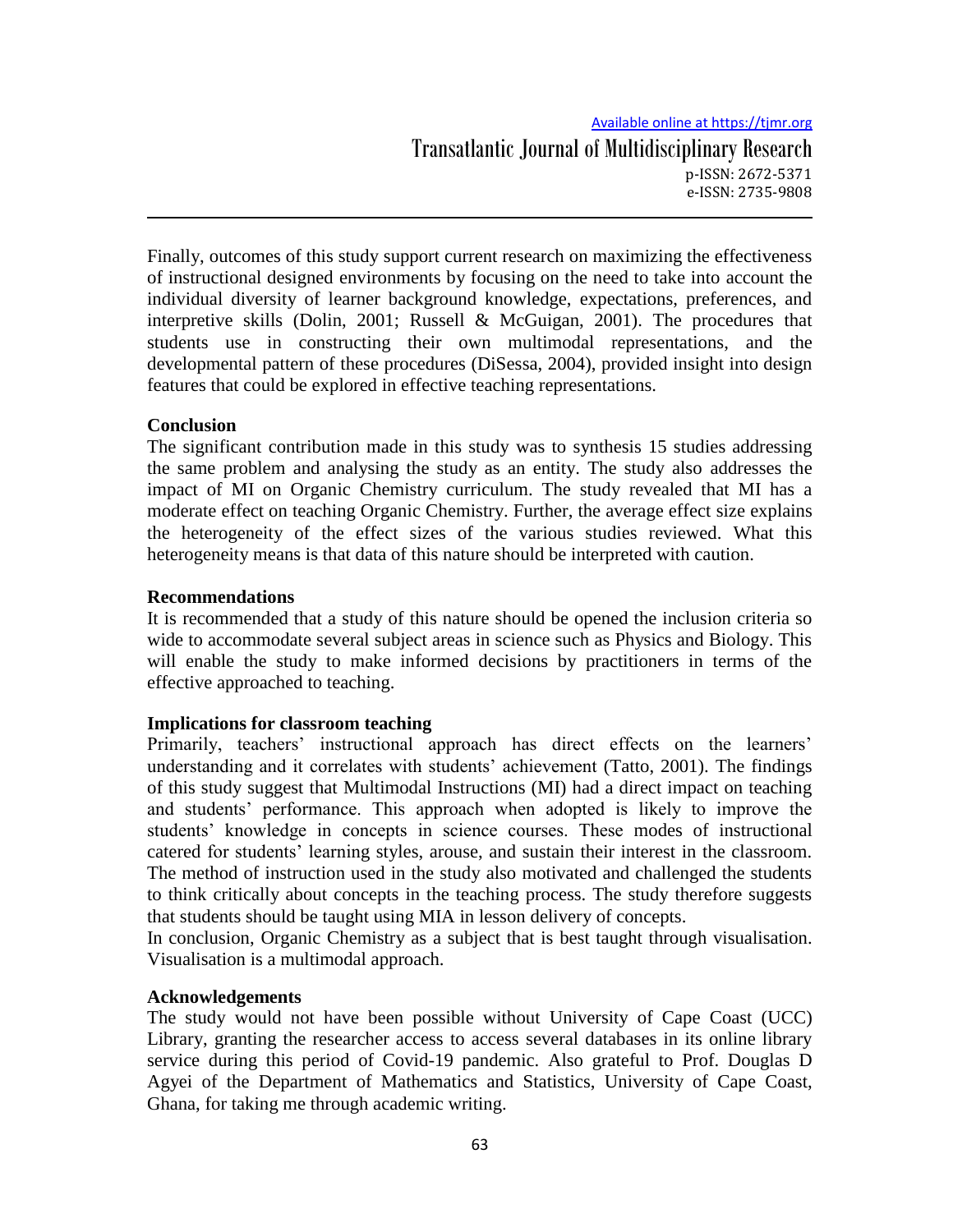#### **REFERENCES**

- Ainsworth, S. (2006). DeFT: A conceptual framework for considering learning with multiple representations. Learning and Instruction, 16(3), 183-198.
- Al-Balush, S. M., & Al-Hajri, S. H. (2014). Associating animations with concrete models to enhance students' comprehension of different visual representations in organic chemistry. Chemistry Education Research and Practice, 15, 47-58.
- Bawa, M. (2014). The effect of multimodal instructional approaches on college of education students' understanding of chemical bonding. University of Education, Winneba: Unpublished dissertation.
- Bennett, W. D. (2011). Multimodal representation contributes to the complex development of science literacy in a college biology. Iowa: unpublished dissertation, University of Iowa.
- Chen, G., & Fu, X. (2003). Effects of multimodal information on learning performance and judgment of learning. Journal of Educational Computing Research, 29(3), 349-362.
- Cognition and Technology Group at Vanderbilt. (1990). Anchored instruction and its relationship to situated cognition. Educational Reseacher, 19(6), 2-10.
- Cohen, J. (1988). Statistical power analysis for the behavioural sciences. New York: Academic Press.
- Cohen, L., Manion, L., & Morrison, K. (2007). Research Methods in Education (6th ed.). New York: Routledge.
- Cowan, K., & Albers, P. (2006). Semiotic representation: Building complex literacy practices through the arts. The Reading Teacher, 60(2), 124-137.
- diSessa, A. (2004). Metarepresentation: Native competence and targets for instruction. Cognition and Instruction, 22(3), 293-331.
- Dolin, J. (2001). Representational forms in physics. In D. Psillos, P. Kariotoglou, V. Tselfes, G. Bisdikian, G. Fassoulopoulos, & E. Hatzikraniotis (Ed.), Science education research in the knowledge-based society. Proceedings of the Third International Conference of the ESERA (pp. 359-361). Thessaloniki, Greece: Aristotle University of Thessaloniki.
- Felder, R. M., & Brent, R. (2005). Understanding student differences. Journal of Engineering Education, 94 (1), 57-72.
- Fleming, N. (1997). Using VARK. Retrieved August 30, 2014, from http://www.varklearn.com/english/page.asp?p=questionnaire
- Garner, K. H. (1990). 20 rules for arranging text on screen. CBT Direction, 3(5), 13-17.
- Gee, J. P. (2005). Why video games are good for your soul: Pleasure and learning. Melbourne: Common Ground.
- Hunter, J. E., & Schmidt, F. L. (2004). Methods of meta-analysis: Correcting error and bias in research findings (2nd ed.). California: Sage Publication.
- Jacobsen, M., Clifford, P., & Friesen, S. (2002). Transformational leadership and professional development for digitally rich learning environments: A case study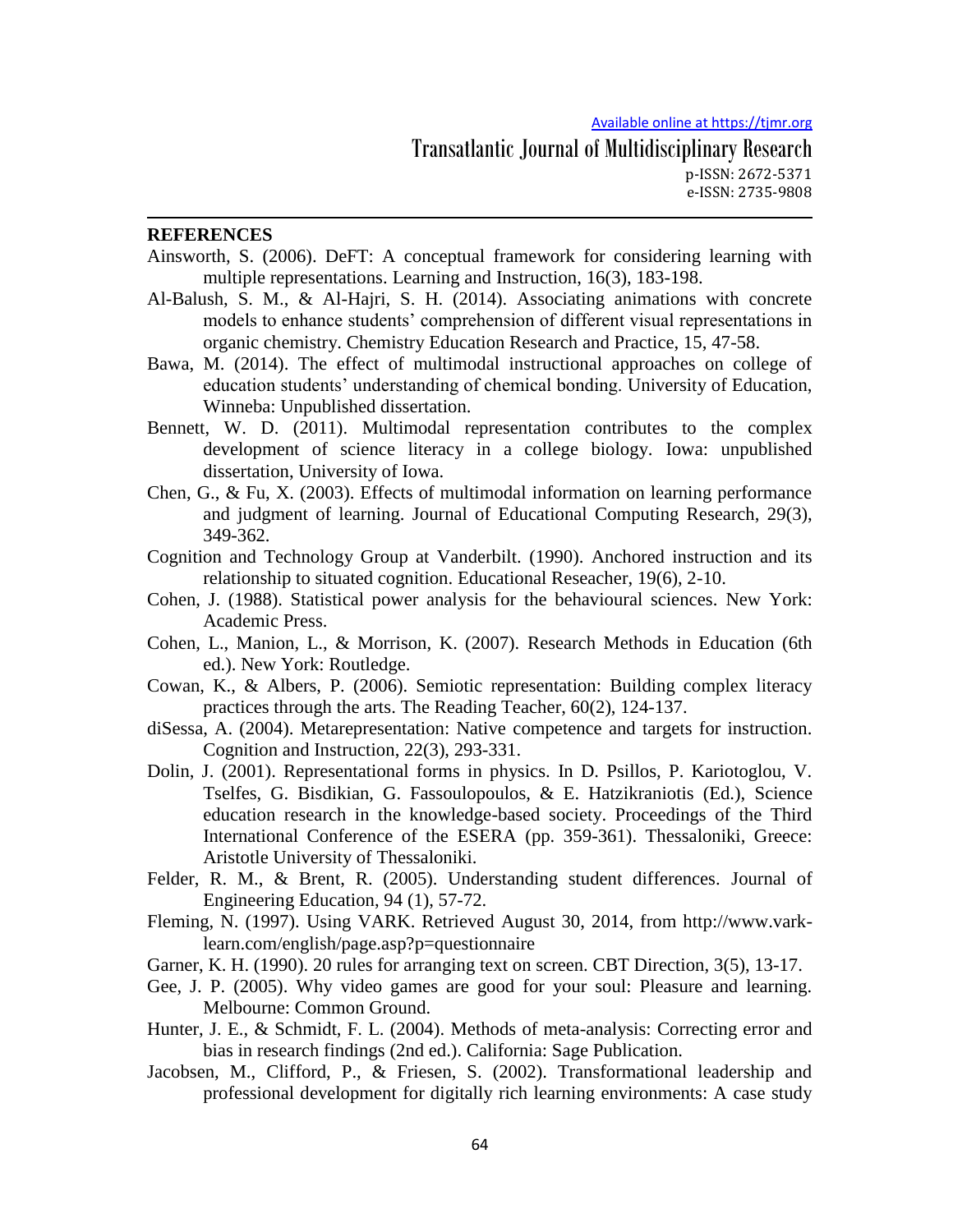of the Galileo Educational Network. Proceedings of 14th ED\_MEDIA 2002 World Conference on Educational Multimedia, Hypermedia and Telecommunications, (pp. 24-29). Denver, Colorado.

Jewitt, C., Kress, G., Ogborn, J., & Tsatsarelis, C. (2001). Exploring learning through visual, actional and linguistic communication: the multimodalenvironment of a science classroom. Educational Review, 53(1).

Keegan, D. (1990). Foundations of distance education. London: Routledge.

- Mayer, R. E. (2005). The Cambridge Handbook of multimedia learning. New York: Cambridge University Press.
- Ngozi-Oleh, L. C., Duru, E. C., Uchegbu, I. R., & Amanze, K. O. (2018). Improving interest and performance in organic chemistry pedagogy by incooperating animations. American Journal of Educational Research, 6(3), 277-280.
- Owiredu, J. K. (2013). A study of multimodal Instrustional approaches on students performance in Science: A study at Winneba Secondary School. Winneba: unpublished Thesis.
- Paas, F., Renkl, A., & Sweller, J. (2004). Cognitive load theory: Instructional implications of the interaction between information structures and cognitive architecture. Instructional Science, 32, 1-8.
- Palincsar, A. S. (1998). Social constructivist perspectives on teaching and learning. In J. T. Spence, J. M. Darley, & D. J. Foss (Eds.), Annual Review of Psychology (pp. 345–375). Palo Alto, CA: Annual Review.
- Picciano, A. G. (2009). Blending with purpose: The multimodal model. Journal of the Research Centre for Educational Technology, 5(1), 4-14.
- Piccinini, C. L. (2003). Análise da comunicação multimodal na sala de aula de ciências: um estudo envolvendo o conceito de célula. Dissertação de mestrado Programa de Pós –graduação em Tecnologia Educacional para as Ciências da Saúde, NUTES da UFRJ,.
- Riding, R., & Rayner, S. (2012). Cognitive styles and learning strategies: Understanding style differences in learning and behavior. New York: Routledge.
- Russell, T., & McGuigan, L. (2001). Promoting understanding through representational redescription: An illustration referring to young pupils' ideas about gravity. InD. Psillos, P. Kariotoglou,V. Tselfes,G.Bisdikian,G. Fassoulopoulos, E. Hatzikraniotis, et al. (Eds.). Science education research in the knowledge-based society. Proceedings of the Third International Conference of the ESERA (pp. 600-602). Thessaloniki, Greece: Aristotle University of Thessaloniki.
- Sakyi-Hagan, N. (2013). Using computer assisted intruction to improve students' performance in some selected concepts in electricity and magnetism: A study at Winneba senior high school. University of Education, Winneba: Unpublished dessertation.
- Sankey, M., Birch, D., & Gardiner, M. (2010). Engaging students through multimodal learning environments: The journey continues. In C.H. Steel, M.J. Keppell, P.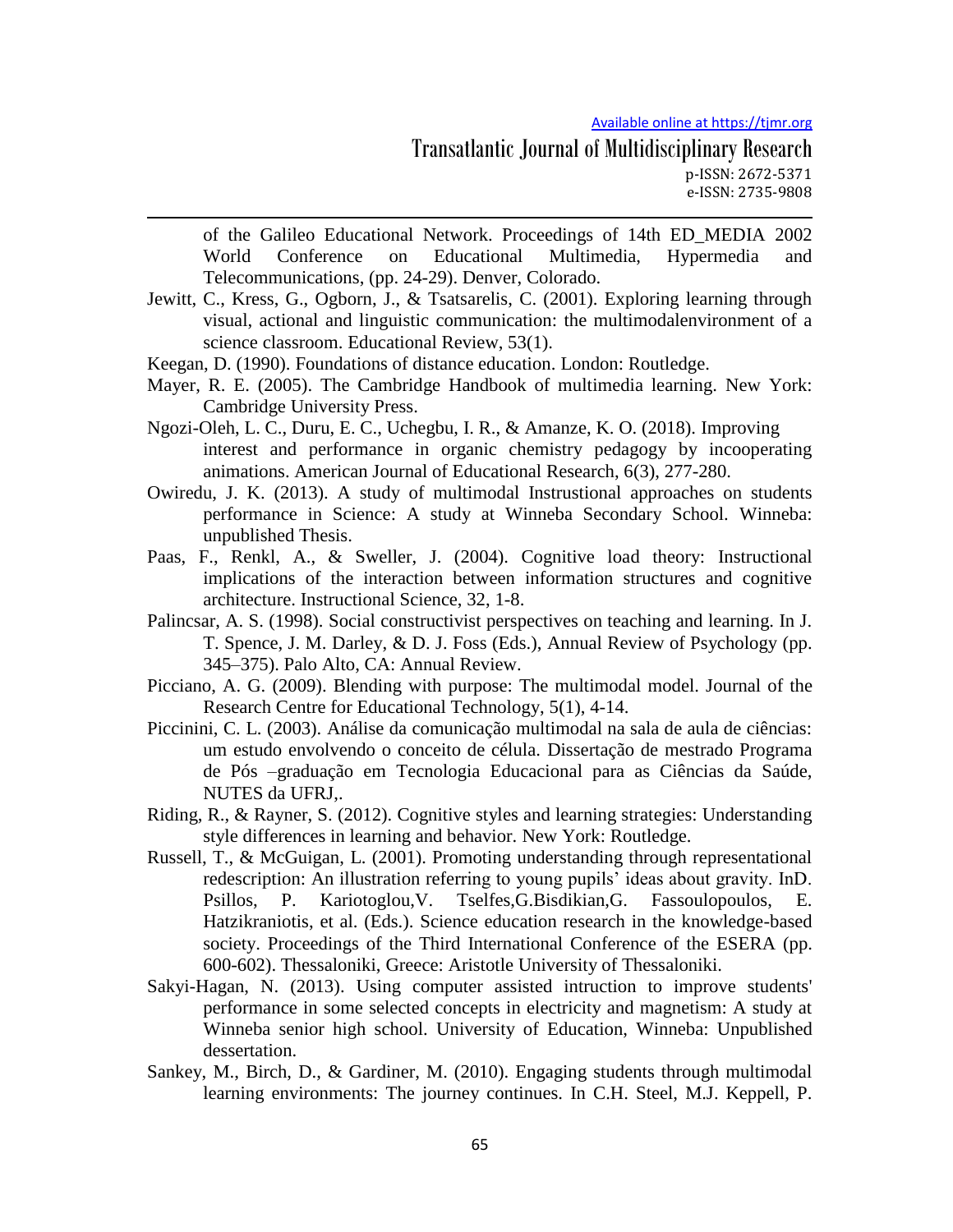Gerbic & S. Housego. Curriculum, technology & transformation for an unknown future (pp. 852-863). Proceedings ascilite Sydney 2010.

- Tatto, M. T. (2001). The value and feasibility of evaluation research on teacher development: contrasting experiences in Sri Lanka and Mexico. International Journal of Educational Development, 1-21.
- Vaughan, P., & Bruce, W. (2008). A Study of teachers' perspectives about using multimodal representations of concepts to enhance science learning. Canadian Journal of Science, Mathematics and Technology Education, 8(1), 5-24.
- Weller, H. G. (1988). Interactivity in microcomputer based instruction: Its essential components and how it can be enhanced. Educational Technology, 23-37.
- Woolfolk, A. (2016). Educational Psychology (13th ed.). London: Pearson Education Limited.
- Wright, E. E. (1993). Making the multimedia decision: strategies. Journal of Instructional Delivery System, Winter, 15-22.

#### **Appendix 1**

#### **References of studies investigated for meta-analysis**

- The effect of computer-based instruction on the achievement and problem solving skills of the science and technology students. (2011). *The Turkish Online Journal of Educational Technology, 10*(1), 184-198.
- Al-Balush, S. M., & Al-Hajri, S. H. (2014). Associating animations with concrete models to enhance students' comprehension of different visual representations in organic chemistry. *Chemistry Education Research and Practice, 15*, 47-58.
- Anene, D.-F. E. (2013). *Improving student learning of organic chemistry by the use of case comparisons.* Louisville: University of Louisville.
- Bos, F. A., & Pilot, C. T. (2009). The effect of a pretest in an interactive, multimodal pretraining system for learning science concepts. *Educational Research and Evaluation, 15*(6), 571-590.
- Coelho, R. W., Keller, B., Kuczynski, M. K., Ribeiro Jr, E., Lima, M. C., Greboggy, D., et al. (2012). Use of multimodal imagery with precompetitive anxiety and stress of elite tennis players. *Perceptual and Motor Skills, 114*(2), 419-428.
- Demirbag, M., & Gunel, M. (2014). Integrating argument-based science inquiry with modal representations: Impact on science achievement, argumentation, and writing Skills. *Educational Sciences: Theory & Practice, 14*(1), 386-391.
- Ferreira, J. E., & Lawrie, G. A. (2019). Profiling the combinations of multiple representations used in large-class teaching:pathways to inclusive practices. *Chemistry Education Research and Practice, 20*, 902-923.
- Hansen, S. J. (2014). *Multimodal study of visual problem solving in Chemistry with multiple representations.* Columbia: Columbia University.